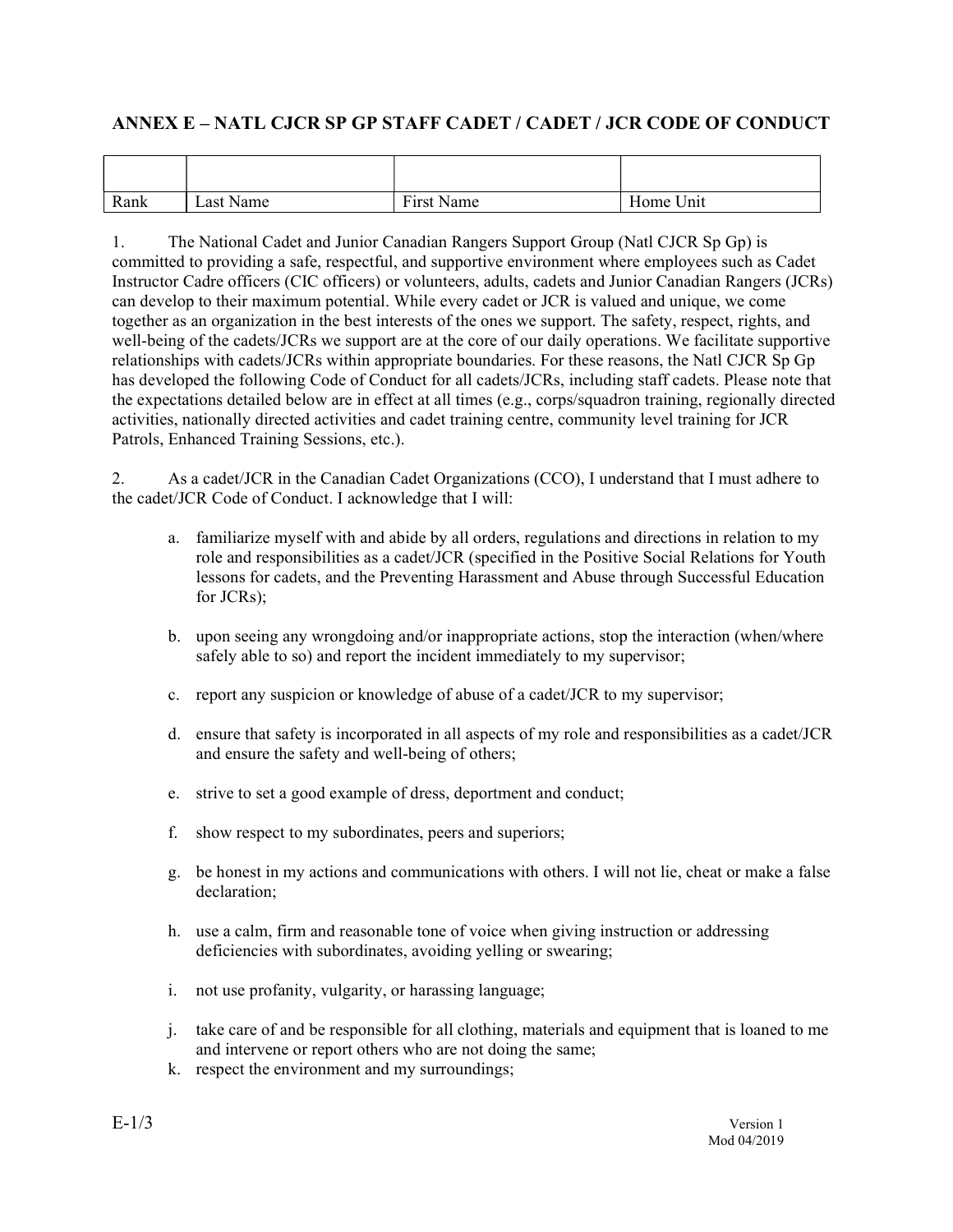- 
- l. not steal, and I will respect the personal property and privacy of others;<br>m. not abuse my authority or inflict any physical or emotional abuse, which includes, but is no<br>limited to, striking, humiliating, ridiculing, o limited to, striking, humiliating, ridiculing, or making degrading comments;
- 1. not steal, and I will respect the personal property and privacy of others;<br>m. not abuse my authority or inflict any physical or emotional abuse, which includes, but is not<br>limited to, striking, humiliating, ridiculing, or ability;
- 1. not steal, and I will respect the personal property and privacy of others;<br>
m. not abuse my authority or inflict any physical or emotional abuse, which includes, but is not<br>
limited to, striking, humiliating, ridiculing o. not make any negative or offensive comments, gestures or displays regarding any person's race, national or ethnic origin, colour, religion, age, sex, marital status, family status, disability, sexual orientation, gender identity or expression, or physical characteristics. This includes comments made verbally or in writing, as well as electronic communications and social media; 1. not steal, and I will respect the personal property and privacy of others;<br>
m. not abuse my authority or inflict any physical or emotional abuse, which includes, but is not<br>
limited to, striking, humiliating, ridiculing 1. not steal, and I will respect the personal property and privacy of others;<br>
m. not abuse my authority or inflict any physical or emotional abuse, which includes, but is not<br>
limited to, striking, humiliating, ridiculing m. not abuse my authority or inflict any physical or emotional abuse, which includes, but is not<br>limited to, striking, humiliating, ridiculing, or making degrading comments;<br>nequest the presence of an adult staff member<sup>1</sup> n. request the presence of an adult staff member<sup>1</sup> when a circumstance is beyond my authority<br>or ability;<br>or a mot make any negative or offensive comments, gestures or displays regarding any person's<br>note, make use of the
- displays or physical contact) that is of a sexual nature or has sexual connotations;
- touch cadets without their permission except when absolutely necessary in an emergency situation;
- chatting, social networking, sharing inappropriate photos, inappropriate comments on social media, etc.);
- CCO and/or the CAF and that online communications (email, instant messaging, chatting, social networking, social media, etc.) will follow the principles of respect, responsibility and consideration of others; disability, sexual orientation, gender identity or expression, or physical characteristics. This<br>includes comments made verbally or in writing, as well as electronic communications and<br>position disclose comments and or wri social media;<br>mot exhibit conduct (through oral or written comments, electronic communications; gestures,<br>displays or physical condact) that is of a sexual mature or has sexual connotations;<br>in order to respect others, mai p. not exhibit conduct (through oral or written comments, electronic commun<br>displays or physical contact) that is of a sexual nature or has sexual connot<br>q. in order to respect others, maintain appropriate physical boundar q. in order to respect others, maintain appropriate physical boundaries at all times, and I will not<br>touch cades without their permission except when absolutely necessary in an emergency<br>situation;<br>rot congge in fighting, situation;<br>
not engage in fighting, shouting, bullying, or cyberbullying (email, instant messaging,<br>
chating, social networking, sharing inappropriate photos, inappropriate comments on social<br>
media, etc.);<br>
social to exac chatting, social networking, sharing inappropriate photos, inappropriate comments on social<br>media, etc.);<br>
sex. nesure that use of social media sites, even on personal time, does not reflect negatively on the<br>
CCO and/or t
- includes verbally or in writing as well as via electronic communications (email, instant health and well-being of the person or the corps/squadron;
- 
- behaviour. I will also not share my personal prescription drugs with anyone else;
- products;
- for approved training activities or required in the performance of my duties;

 $E-2/3$  Version 1 <sup>1</sup> In the context of this code of conduct, the term "adult staff member" is inclusive all adult personnel involved with Cadets/JCRs, whether they are paid or not.